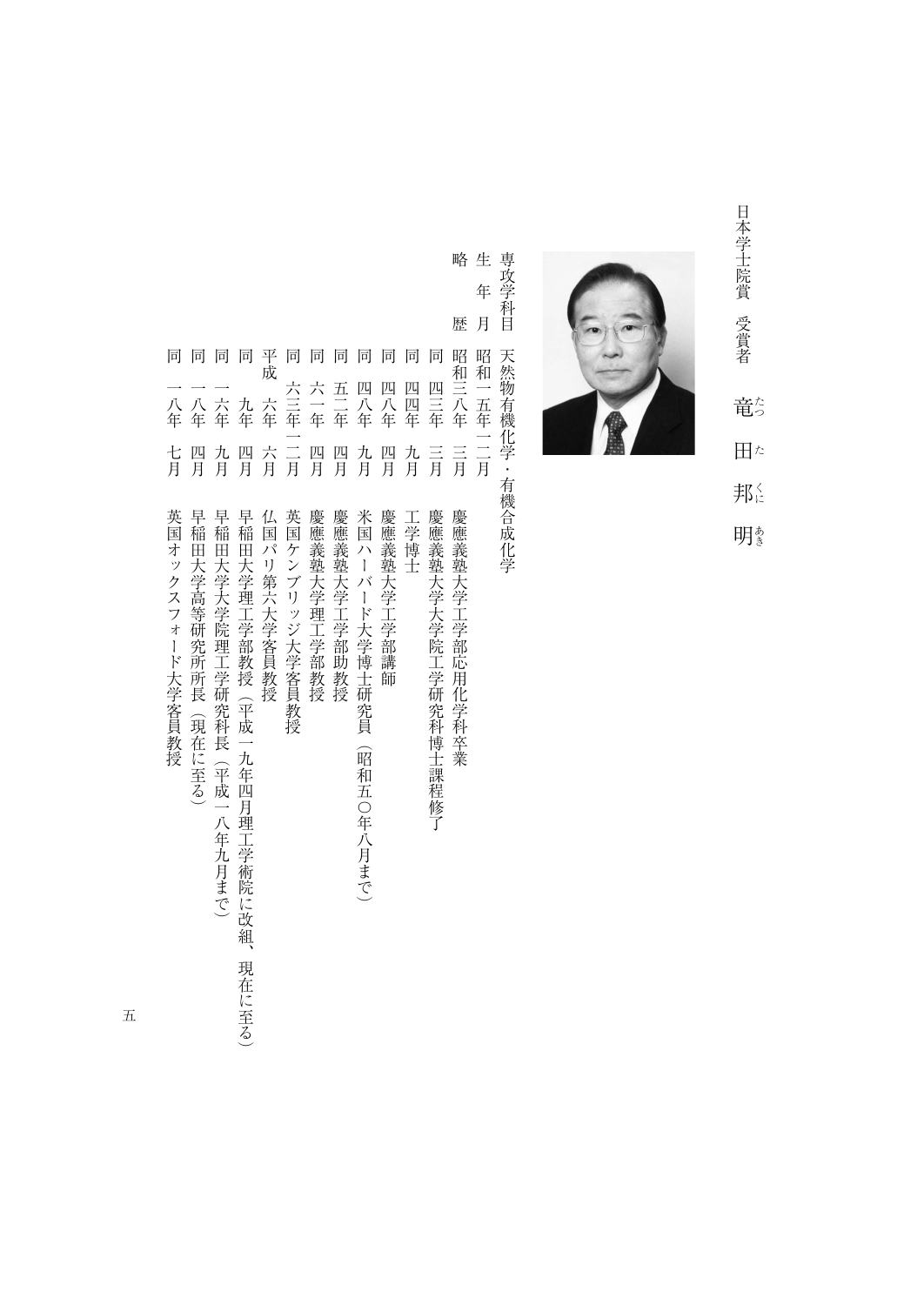| 様な天然生理活性物質の全合成」に対す                                         |  |
|------------------------------------------------------------|--|
|                                                            |  |
| る授賞審査要旨                                                    |  |
|                                                            |  |
| 抗生物質を始め自然界に存在する天然生理活性物質(天然物)の                              |  |
| 多くは不斉炭素原子を含み、ほとんどの場合その立体異性体はもと                             |  |
| の生理活性を示さない。したがって最小単位の原料から天然物と同                             |  |
| じ立体配置を持つ化合物を合成(全合成)し、<br>天然物の構造と生理                         |  |
| 活性の<br>確証を得るには、<br>立体配置の確定している物質を原料とし                      |  |
| $\zeta$<br>立体特異的な反応を組み合わせて目的の天然物のみを合成する                    |  |
| ことが重要となる。                                                  |  |
| 竜田邦明氏は、立体配置が確定しているグルコースやグルコサミ                              |  |
| ンなどの糖質を出発原料(不斉炭素源)に選び、目的の天然物のみ                             |  |
| を合成する立体特異的合成法を開拓して、四大抗生物質群を含む五                             |  |
| 七種<br>の天然物の全合成に成功した。これらの全合成によって、天然                         |  |
| 物<br>の構造を確定すると共に精密な構造―活性相関を究明し、<br>有用物                     |  |
| 質<br>$\tilde{\mathcal{O}}$<br>創製および工業的合成法の開発など関連する領域の発展にも大 |  |
| きく貢献した。主な研究業績を以下に列挙する。                                     |  |

**1 糖質を用いる多種多様な天然物の全合成**

工学博士竜田邦明氏の「糖質を用いる多

工学博士竜田邦明氏の「糖質を用いる多

級水酸基の導入法や四環式構造の構築法などを開発して、発見以来 でも、テトラサイクリンについては、これまで困難とされていた三 れるマクロライド、アミノグリコシド、β-ラクタムおよびテトラサ 五〇年にわたり先人の成し得なかった全合成を達成した。 全合成に、糖質を不斉炭素源に用いて世界で初めて成功した。なか イクリン系抗生物質群のそれぞれの代表的な物質であるタイロシ ン、カナマイシン、チエナマイシンおよびテトラサイクリンなどの 五〇年にわたり先人の成し得なかった全合成を達成した。 級水酸基の導入法や四環式構造の構築法などを開発して、発見以来 でも、それまでは、これまでは、これまでは、これまでは、これまでは、これまでは、これまでは、これまでは、これまでは、これまでは、これまでは、これまでは、これまでは、これまでは、これまでは、これまでは、こ 全合成に、糖質を不斉炭素源に用いて世界で初めて成功した。なか ン、カナマイシン、チエナマイシンおよびテトラサイクリンなどの イクリン系抗生物質群のそれぞれの代表的な物質であるタイロシ れるマクロライド、 アミノグリコシド、β–天然物のなかでも特異な構造と活性により四大抗生物質群と称さ 大統領などのなかでも特異なので、そのようには、そのようには、そのようには、そのようには、そのようには、そのようには、そのようには、そのようには、そのようには、そのようには、そのようには、そのようには、

環を含む多種多様な構造を有する複雑な天然物の合成に極めて有用 として広く認識されるに至った。 であることを示し、有機合成化学において重要かつ一般的な合成法 よって、この方法は、脂環式構造のみならず、芳香環およびヘテロ ○種余りの天然物を立体特異的に全合成した。これら一連の研究に として広く認識されるに至った。 であることを示し、有機合成化学において重要がついて重要がついて重要がついて重要がついて重要がついて重要がついて重要がついて重要がついて重要がついて重要がついて重要がついて重要がついて重要がついて重要が 環を含む多種多様な構造を有する複雑な天然物の合成に極めて有用 この方法は、 ほうしゃ この方法 はならならず この方法 はならならず この方法 しゅうしゅう この方法 しゅうしゅう こうしゅう こうしゅう こうしゅう こうしゅう こうしゅう つき こんしゅう こうしゅうしゅ こうしゅう こうしゅう こうしゅう こうしゅう こうしゅう こうしゅう こうしゅう こうしゅう こうしゅう こうしゅう こうしゅう こうしゅう さらに、上述の抗生物質群以外にも糖質を用いる方法によって五 さらに、上述の抗生物質がある方法によって五種の抗生物質がある方法によって五種の抗生物質がある方法によって五種の抗生物質がある方法によって五種の抗生物質がある方法によって五種の抗生物質がある方法によって

## **2 新しい有機合成反応の開発**

い有機合成反応を創出した。たとえば、天然物に含まれるグリコシ ド結合の立体特異的な構築は、多くの場合、全合成の完成を拒む大 ド族の立体学 大統領 こうしゅう こうしゅう こうしゅう こうしゅう こうしゅう こうしゅう こうしゅう こうしゅう こうしゅう こうしゅう こうしゅう こうしゅう こうしゅう こうしゅう いたんな いちのう こうしょう こうしゅう こうしゅう こうしゅう こうしょう こうしょう こうしょう こうしょう こうしょう こうしょう 竜田氏は、天然物の全合成や関連物質の合成に有用な数々の新し 竜田氏は、天然物の全合成の全合成の全合成の全合成の全合成に有用な数々の新しい。

 $\equiv$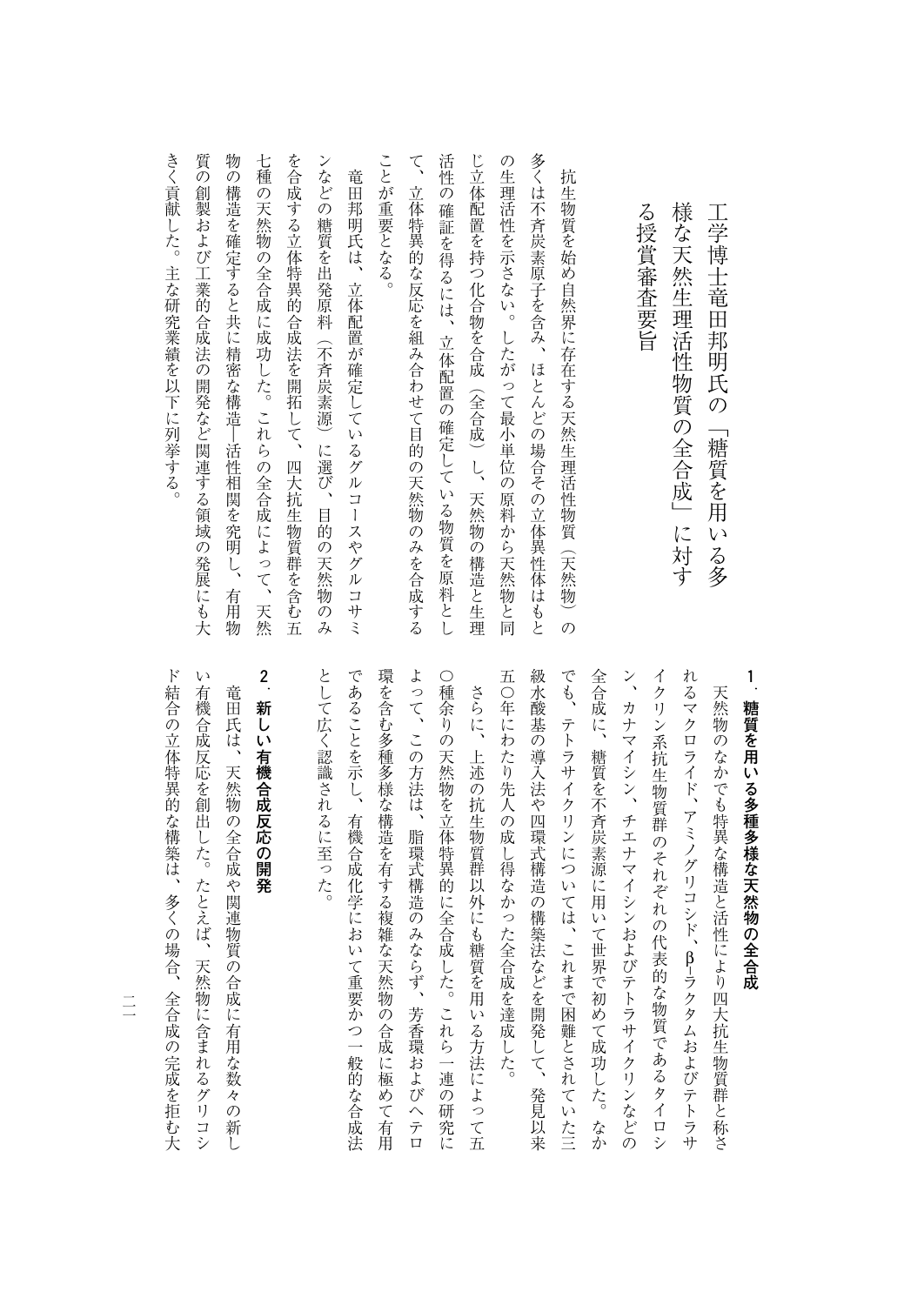| こくがし、これはここに事にとっていばこ、青年ここ里に生く目見                                                                                                    |
|-----------------------------------------------------------------------------------------------------------------------------------|
| に<br>おいて広く活用されている。                                                                                                                |
| の<br>保<br>護基は接触水素化の条件下で容易に除去できるので天然物合成                                                                                            |
| てジエチ<br>$\mathcal{V}$<br>$\overline{\Lambda}$<br>ソプロピルシ<br>リル基を導入する反応試薬を開<br>発<br>$\overline{L}$<br>こ                             |
| $\overline{\phantom{0}}$<br>方<br>同<br>氏は糖質などに多く存在する水酸基の新し<br>Ū<br>保護基とし                                                           |
| ク<br>$\Box$<br>フェ<br>リト<br>$\sf l$<br>ルおよびバリダミンなどの全合成を完成させた。                                                                      |
| よって、<br>カルバ糖質およびシクリトール類<br>の合成法を創出<br>して、<br>シ                                                                                    |
| レ<br>フィンとの分子内 [3+2] 付加環化反応などを開発することに                                                                                              |
| 応<br>涌し<br>て全合成を達成した。<br>さらに、<br>糖質のニトリ<br>ルオキシ<br>ドとオ                                                                            |
| れ<br>をチエ<br>ナ<br>マイシンおよび植物成分のロスマリネシン<br>などの<br>合成に                                                                                |
| で五員環<br>$\overline{\mathcal{O}}$<br>フラ<br>X<br>$\begin{array}{c} \hline \end{array}$<br>ス環に変換する糖質骨格転位反応を創出<br>$\overline{L}$<br>こ |
| することが<br>求められる。<br>竜田氏は、六員環のピラノー<br>ス環を<br>一工程                                                                                    |
| とし<br>こ<br>用<br>いる際には、<br>官能基の変換のみならず骨格そのものを変換                                                                                    |
| ライド系抗生物質の全合成を完成させた。また、<br>糖質を不斉炭素源                                                                                                |
| を開発し、<br>複数の構成糖を位置および立体特異的に導入して<br>マクロ                                                                                            |
| コシ<br>ドの合成に用<br>いられたグリカール<br>法など新し<br>いグ<br>リコシ<br>ル<br>化法                                                                        |
| きな課題であったが、<br>特に立体規制の困難である2–デオキシグリ                                                                                                |

# **3** 天然物の全合成による構造決定ならひに構造と生理涅性の相関 **天然物の全合成による構造決定ならびに構造と生理活性の相関**

竜田氏による全合成の完成により、天然物の構造が決定された例 竜田氏による全合成の完成により、天然物の構造が決定された例により、天然物の構造が決定された例により、天然物の構造が決定された例により、天然物の構造が決定された例により、天然物の構造が決定された例により

**研究**

研究

とにより、初めて絶対構造を決定したことは特筆される。 天然物について、糖質を不斉炭素源に用いて全合成を完成させるこ ンキナーゼ阻害物質ハービマイシンなど極めて複雑な構造を有する が数多くある。なかでも、抗結核抗生物質リファマイシン、チロシ とには、それは、それは特筆される。 わかり かいしゅう かいしゅう あいしゅう かいしゅう かいしゅう かいしゅう かいしゅう かいしゅう かいしゅう かいしゅう かいしゅう かいしゅう かいしゅう かいしゅう かいしゅう 天然物には、精神的には、精神的に用いて、精神的に用いて全合成させることを実現させることを実現させることを実現させることを実現させることを実現させることを実現させることを実現させることを実現させることを ンキナーゼ阻害物質ハービマイシンなど極めて複雑な構造を有する かいしゃ いちかん かいしゅう かんきょう かんしゅう かんしゅう かんしゅう かんしゅう かんしゅう かんしゅう かんしゅう かんしゅう かんしゅう かんしゅう かんしゅう かんしゅう

貢献するなど、糖質化学の実用面における重要性を示した。 となり、各種グリコシダーゼ阻害物質の研究が抗糖尿病薬の創製に 貢献するなど、糖質化学の実用面における重要性を示した。 となり、各種グリコシダーゼ阻害物質の研究が抗糖尿病薬の創製に また、全合成の成果により、精密な構造と活性の相関研究が可能 という こうしゅう こうしゅう こうしゅう こうしゅう こうしゅう こうしゅう こうしゅう こうしゅう こうしゅう こうしゅう こうしゅう こうしゅう こうしゅう

国パリ第六大学などの客員教授に招聘されている。 を受賞し、英国ケンブリッジ大学、オックスフォード大学および仏 績によって、日本化学会賞、有機合成化学協会賞および藤原賞など り、学際的にも国際的にも極めて高く評価されている。これらの業 越した業績は従来の天然物有機化学の概念を乗り越える展開であ 応用研究までの幅広い領域において多大な貢献を果たした。その卓 天然物および関連物質の一般的合成法として確立し、基礎研究から 物の全合成を達成した。特に、糖質を不斉炭素源に用いる方法論を 国代の名前には、日本大学などの名前には、日本大学などの名前には、日本大学などの名前には、日本大学などの名前には、日本大学などの名前には、日本大学などの名前には、日本大学などの名前には、日本大学などの名 大学、大学、オックスフォード大学、オックスフォード大学、オックスフォード大学、オックスフォード大学、オックスフォード大学、オックスフォード大学、オックスフォード大学 はいしょう スイー・コード スイー・スイー・スイー・コード こうしょう スイー・スイー・エー り、学際的にも国際的にも最も無料をある。これらの業務をある。これらの業務をある。これらの業務をある。これらの業務をある。これらの業務をある。これらの業務をある。これらの業務をある。これらの業務をある。 さんじょう こうしゃ こうしゃ こうしゃ かんきょう かんきょう かんきょう かんきょう かんきょう かんきょう かんきょう かんきょう かんきょう かんきょう かんきょう かんきょう かんきょう かんきょう かんきょう たまな たまい こうしゅう こうしゅう こうしゅう こうしゅう こうしゅう こうしゅう こうしゅう こうしゅう こうしゅう こうしゅう こうしゅう こうしゅう こうしゅう 大統領の一般的合成法として提供されている。 こうしゃ こうしゅう こうしゅう こうしゅう こうしゅう こうしゅう こうしゅう こうしゅう こうしゅう こうしゅう こうしゅう こうしゅう こうしゅう こうしゅう こうしゅう 物の全合成を選択した。特に、種類を実現して、種類を実現して、特に、種類を実現して、特に、種類を実現して、特に、種類を実現して、特に、種類を実現して、特に、種類を実現して、特に、種類を実現して、特に、種 以上、竜田邦明氏は、四大抗生物質群を含む有用かつ多様な天然 いち ストール ストール ストール ストール あいしゅう こうきょう アイディング しゅうしゅう こうきょう しゅうしゅう こうきょう こうきょう こうきょう こうきょう こうきょう 従来の天然物有機化学の概念を乗り越える展開であ

 $\equiv$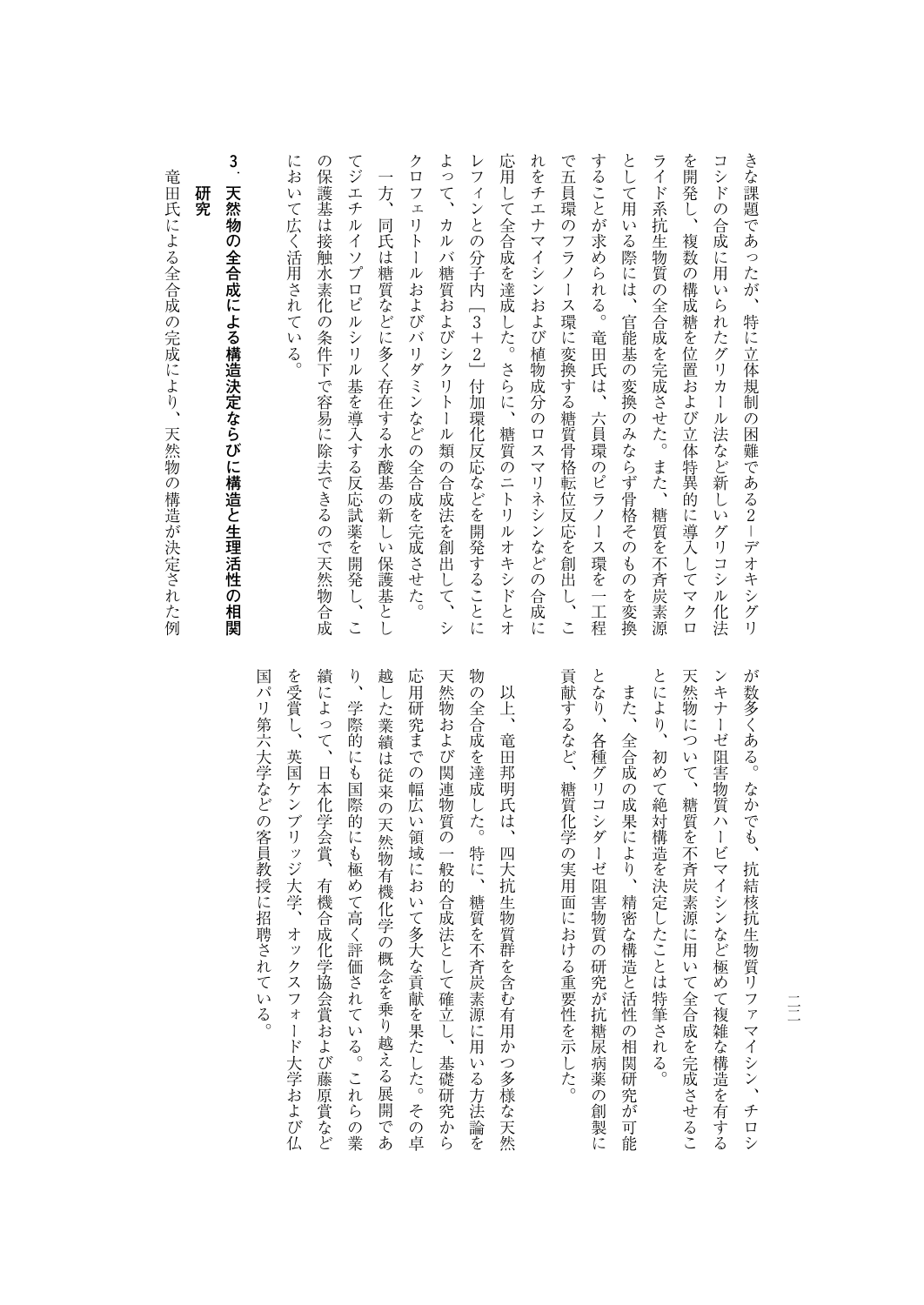### 主要論文、総説および著書 **主要論文、総説および著書**

#### 1.主要論文 **主要論文**

- 1. **K. Tatsuta**, Y. Amemiya, S. Maniwa and M. Kinoshita, Total Synthesis of Carbomycin B and Josamycin (Leucomycin A3), *Tetrahedron Lett*., **21**, 2837− 2840 (1980).
- 2. **K. Tatsuta**, Y. Amemiya, Y. Kanemura, H. Takahashi and M. Kinoshita, Total Synthesis<u>ຊ</u> Tylosin, *Tetrahedron Lett*., **23**, 3375−3378(1982).
- 3. **K. Tatsuta**, H. Takahashi, Y. Amemiya and M. Kinoshita,Stereoselective Isoretronecanol, Total Synthesis of Pyrrolizidine Alkaloid Bases: (−)-Rosmarinecine and (−)- *J. Am. Chem. Soc*., **105**, 4096−4097(1983).
- 4. **K. Tatsuta**, K. Akimoto, H. Takahashi, T. Hamatsu, M. Annaka and M. Saccharocin(KA-5685), Kinoshita, Total Synthesis of Aminoglycoside Antibiotics , Apramycin and *Bull. Chem. Soc. Jpn*., **57**, 529−538(1984).
- 5. **K. Tatsuta**, T. Ishiyama, S. Tajima, Y. Koguchi and H. Gunji, The Total Synthesis of Oleandomycin, *Tetrahedron Lett*., **31**, 709−712(1990).
- 6. **K. Tatsuta**, Y. Niwata, K. Umezawa, K. Toshima and M. Nakata, Enantiospecific Total Synthesis of a β-Glucosidase Inhibitor,Cyclophellitol, *Tetrahedron Lett*., **31**, 1171−1172(1990).
- 7. K. Toshima, S. Mukaiyama, T. Yoshida, T. Tamai and **K. Tatsuta**, Applica-Synthesis<u>ຊ</u> Erythromycintion of Efficient Glycosylation<br>Synthesis of Erythromycin A, Te of 2,6-Anhydro-2-thio Sugar to theon of 2,6-Anhydro-2-thio Sugar to the Total<br>*Tetrahedron Lett*., **32**, 6155−6158 (1991).
- 8. **K . Tatsuta** andM. Itoh, Total Synthesis of Chlorinated Phenylpyrrole Antibiotics, (+)-and (−)-Neopyrrolomycins, *Tetrahedron Lett*., **34**, 8443−8444 (1993).
- 9. **K. Tatsuta**, S. Miura, H. Gunji, T. Tamai, R. Yoshida, T. Inagaki and Y. Antibiotics, methoxy-imino-acetic Acid: $\triangleright$ Side-chain<u>ຊ</u> the Fourth Generation of Cephem Kurita , Practical Preparation of ( Z ) -2- ( 5-Amino-1,2,4-thiadiazol-3-yl ) -2- *Bull. Chem. Soc. Jpn*., **67**, 1701−1707(1994).

- 10. **K. Tatsuta** and S. Miura, Total Synthesis $\Omega$  Nagstatin, an *N*-Acetyl-β-Dglucosaminidase Inhibitor, *Tetrahedron Lett*., **36**, 6721−6724(1995).
- 11. **K. Tatsuta** and S. Yasuda, Total Synthesis of Deacetyl-caloporoside, a Novel Inhibitor<u>ຊ</u> the GABAA Receptor Ion Channel,*Tetrahedron Lett* ., **37**, 2453− 2456 (1996).
- 12. **K. Tatsuta**, M. Itoh, R. Hirama, N. Araki and M. Kitagawa, The First Total Bioactivities, Synthesis $\Omega$ **Calbistrin**  A , a Microbial Product Possessing Multiple *Tetrahedron Lett*., **38**, 583−586(1997).
- 13. **K. Tatsuta**, T. Yamazaki , T . Mase and T . Yoshimoto , The First Total Synthesis of a Bioxanthracene ( − ) -ES-242-4, an *N*-Methyl-D-aspartate Receptor Antagonist, *Tetrahedron Lett.,* **39**, 1771−1772(1998).
- 14. **K. Tatsuta**, T. Tamura and T. Mase, The First Total Synthesis of Sideroxylo- $\mathbb E$  B, *Tetrahedron Lett*., **40**, 1925−1928(1999).
- 15. **K. Tatsuta**, M. Takahashi andN. Tanaka, The First Total Synthesis $\Omega$ Pyralomicin 2c, *Tetrahedron Lett*., **40**, 1929−1932(1999).
- 16. **K. Tatsuta**, H. Mukai and M. Takahashi, Novel Synthesis of Natural Pseudoaminosugars, $(+)$ -Valienamine and (+)-Validamine, *J. Antibiot*., **53**, 430−435 (2000).
- 17. **K. Tatsuta**, M. Takahashi, N. Tanaka and K. Chikauchi, Novel Synthesis of thesis of (+)-Thienamycin, (+)-4-Acetoxy-3-hydroxyethyl-2-azetidinone from Carbohydrate. Total Syn-*J. Antibiot*., **53**, 1231−1234(2000).
- 18. **K. Tatsuta**, T. Yoshimoto, H. Gunji, Y. Okado and M. Takahashi, The First Total Synthesis<u>ຊ</u> Natural (−)-Tetracycline, *Chem.* $Let$  ., **2000**, 646−647  $(2000)$
- 19. **K. Tatsuta**, S. Nakano, F. Narazaki and $\preceq$  Nakamura , The First Total Synthesis and Establishment $\overline{a}$  AbsoluteStructure of Luminacins $\mathsf{C}$ and $C_i$ *Tetrahedron Lett*., **42**, 7625−7628(2001).
- 20. **K. Tatsuta**, F. Narazaki, N. Kashiki, J. Yamamoto and S. Nakano, TheFirst